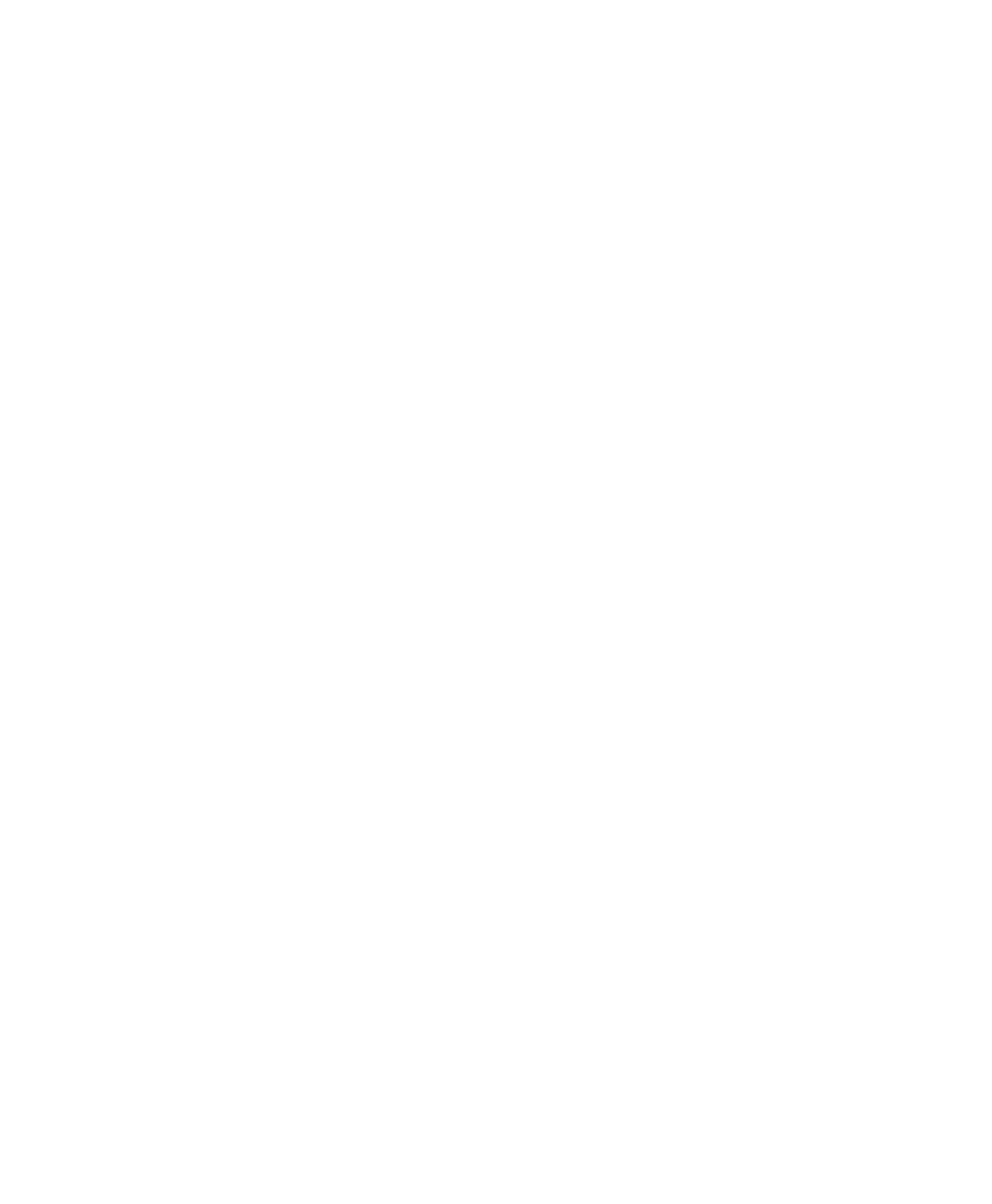# CELEBRANT

# Father John McKenna



Mother of Divine Providence Chapel Allison Park, Pennsylvania

> October 4, 2020 9 a.m.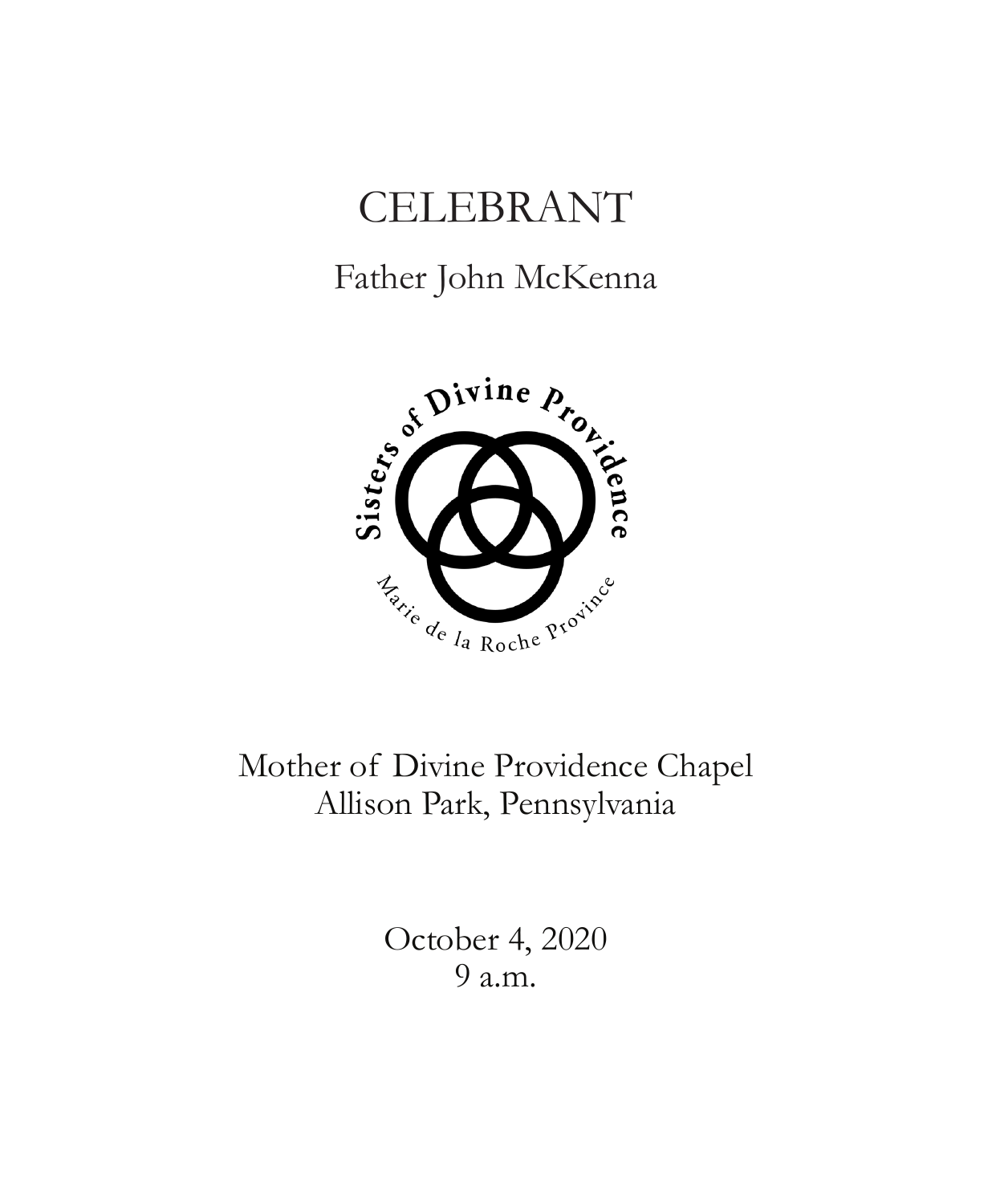# LITURGY

| Introductory Rite                                                                                                                                                                                                                                       |
|---------------------------------------------------------------------------------------------------------------------------------------------------------------------------------------------------------------------------------------------------------|
| Liturgy of the Word<br>Responsorial Song<br>Refrain:<br>You are my shepherd, You lead me where I go.<br>You are my shepherd and in my heart I know<br>Where there is darkness, I have no cause to fear.<br>You are my shepherd and you are always near. |
|                                                                                                                                                                                                                                                         |
| Homily                                                                                                                                                                                                                                                  |
| Rite of Profession of Vows                                                                                                                                                                                                                              |
|                                                                                                                                                                                                                                                         |
|                                                                                                                                                                                                                                                         |
| Concluding Rite                                                                                                                                                                                                                                         |
|                                                                                                                                                                                                                                                         |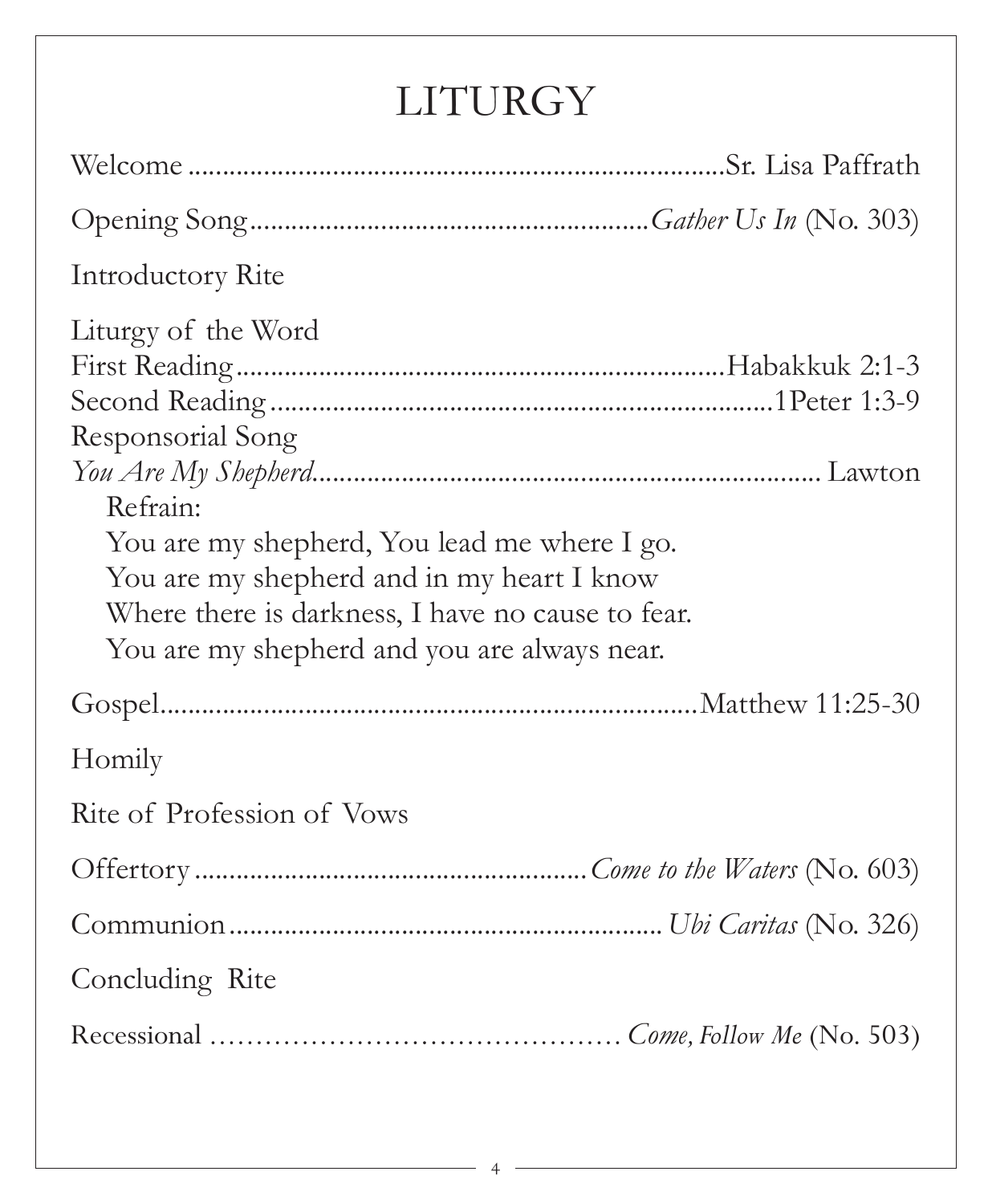# RITE OF PROFESSION

**Sr. Michele**: Sister Margaret Ann Modro

**Sr. Margaret Ann**: Lord. You have called me, here I am.

**Sr. Michele**: Sister Margaret Modro, what do you ask of God and the Church?

**Sr. Margaret Ann**: With the help of God, I Sister Margaret Ann have come to know in this religious community the difficulty and the joy of a life completely dedicated to God. Sister Michele, I now ask to be allowed to make perpetual profession in this community of the Sisters of Divine Providence for the Glory of God and the service of the Church.

## **All: Thanks be to God.**

# EXAMINATION

**Presider:** Sister Margaret Ann, in baptism you have already died to sin and have been set aside for God's service. Are you now resolved to unite yourself more closely to God by the bond of perpetual profession?

## **Sr. Margaret Ann**: I am

**Presider:** Are you resolved, with the help of God, to undertake this life of poverty, chastity, and obedience, and to persevere in it forever?

#### **Sr. Margaret Ann**: I am

**Presider:** Are you resolved to strive steadfastly for perfection in the love of God and for your neighbor by living the Gospel with all your heart and keeping the rules of this religious community?

#### **Sr. Margaret Ann**: I am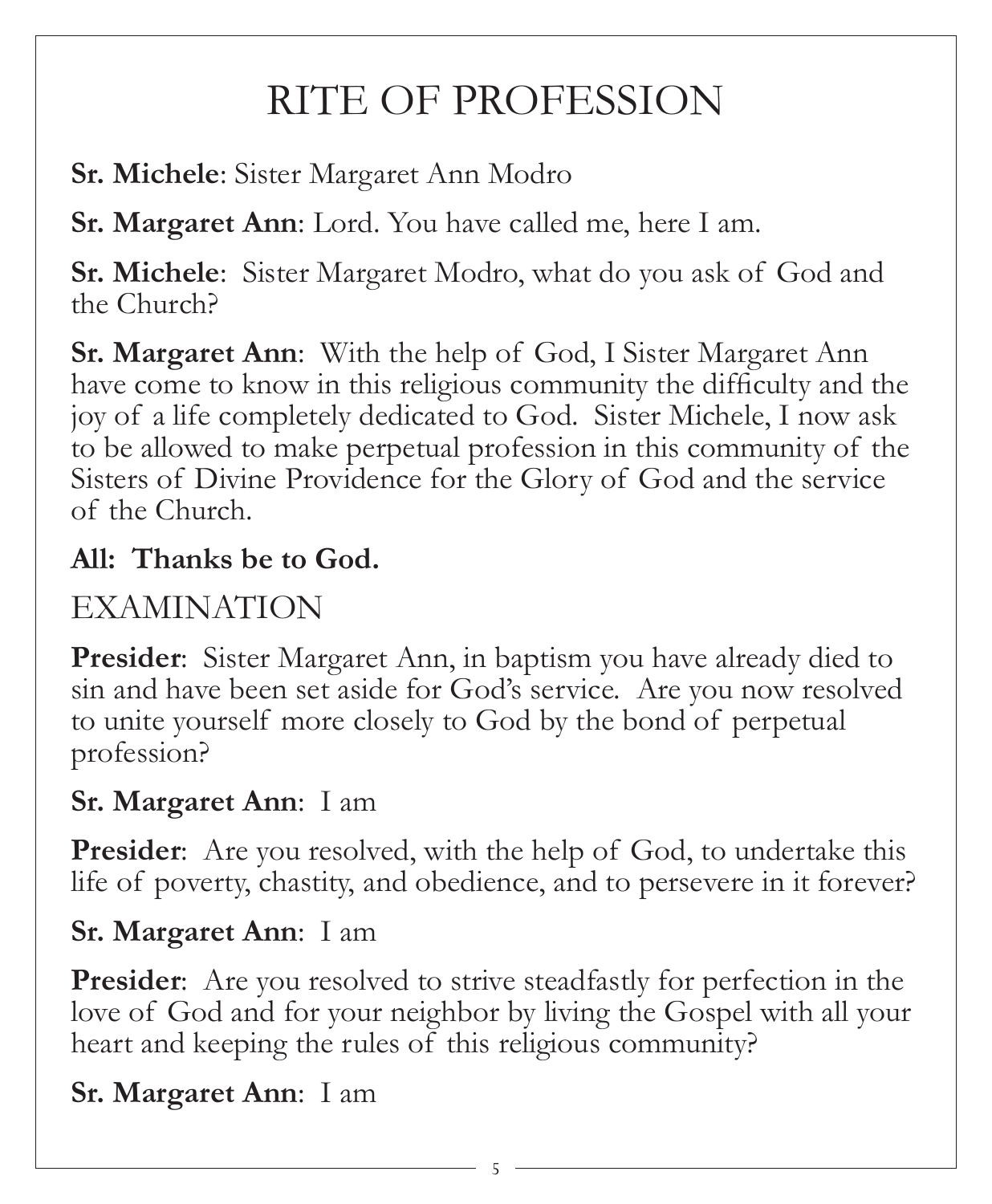**Presider:** Are you resolved, with the help of the Holy Spirit, to spend your whole life in the generous service of God's people?

### **Sr. Margaret Ann**: I am

**Presider:** May God who has begun this good work in you bring it too fulfillment before the day of Christ.

## **All: Amen**

**Presider**: Dear friends in Christ, let us pray to God who gives us everything that is good.

(*Be Seated*)

# LITANY

#### **Refrain**: **All you holy men and women pray for us.**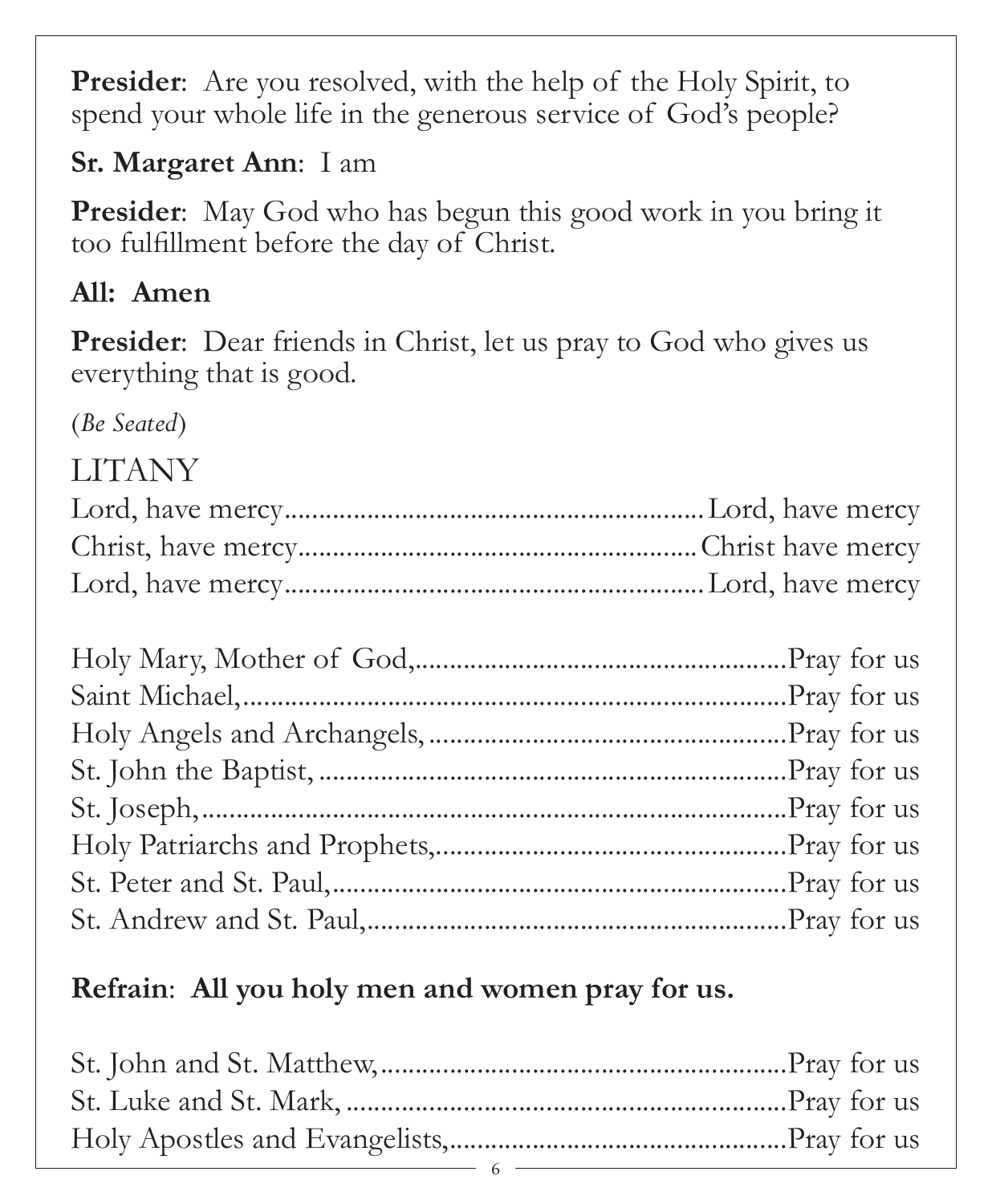# **Refrain**: **All you holy men and women pray for us.**

# **Refrain**: **All you holy men and women pray for us.**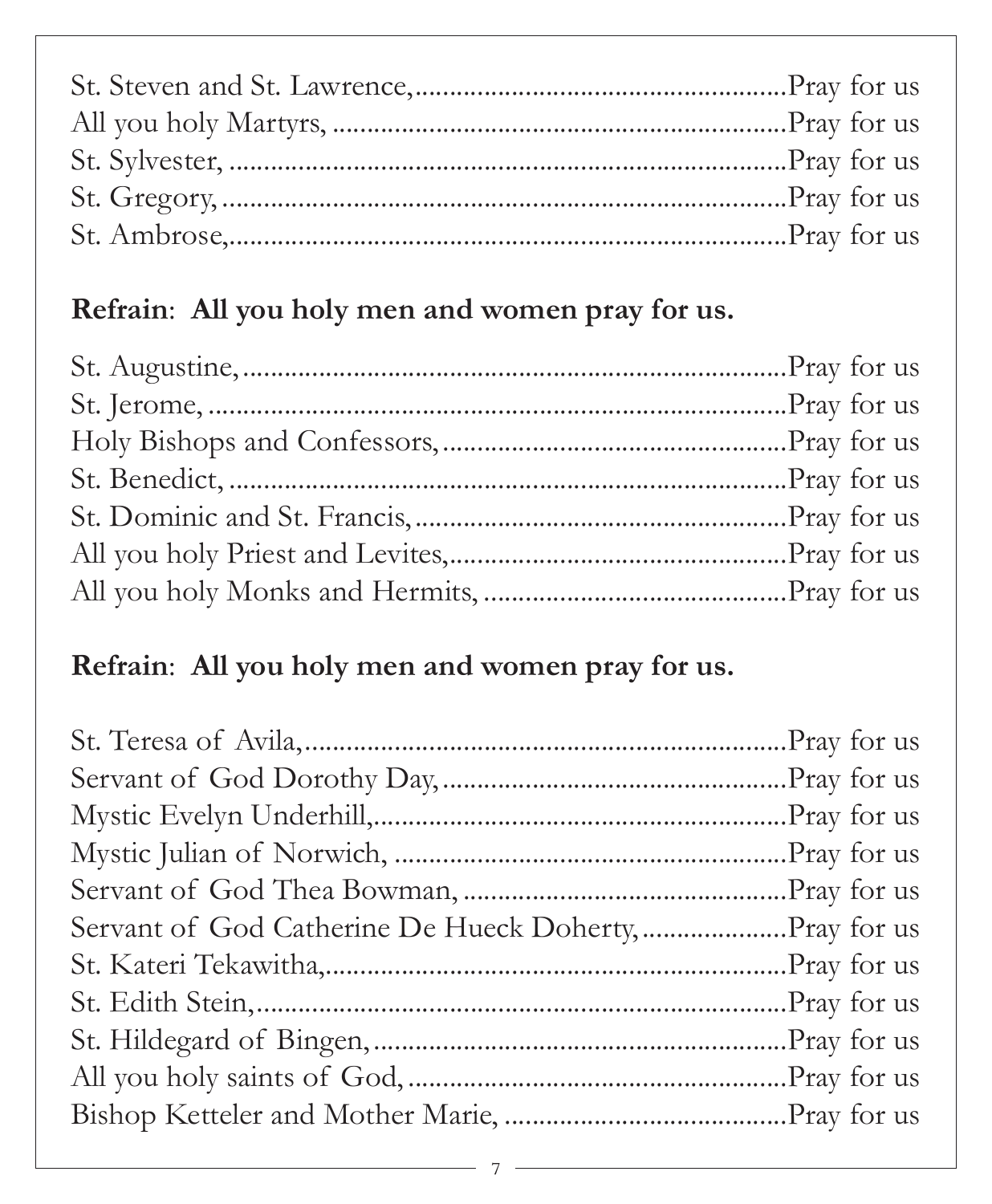#### **Refrain: All you holy men and women pray for us.**

| By the outpouring of your Holy Spirit,Lord, deliver us we pray |  |
|----------------------------------------------------------------|--|

#### **Refrain: Christ, hear us, Christ graciously hear us.**

Be merciful to us sinners, by the self-offering of your servants and their apostolic work, make the life of your Church ever more faithful ..Lord, we ask you, hear our prayer

Give to all who profess the Gospel counsel a fuller share in the work of redemption...........................................Lord, we ask you, hear our prayer

Reward a hundredfold the parents of your servants for the sacrifice they have made.............................................Lord, we ask you, hear our prayer

Give these servants or yours the grace of perseverance.........................Lord, we ask you, hear our prayer

Jesus, Son of the living God..............Lord, we ask you, hear our prayer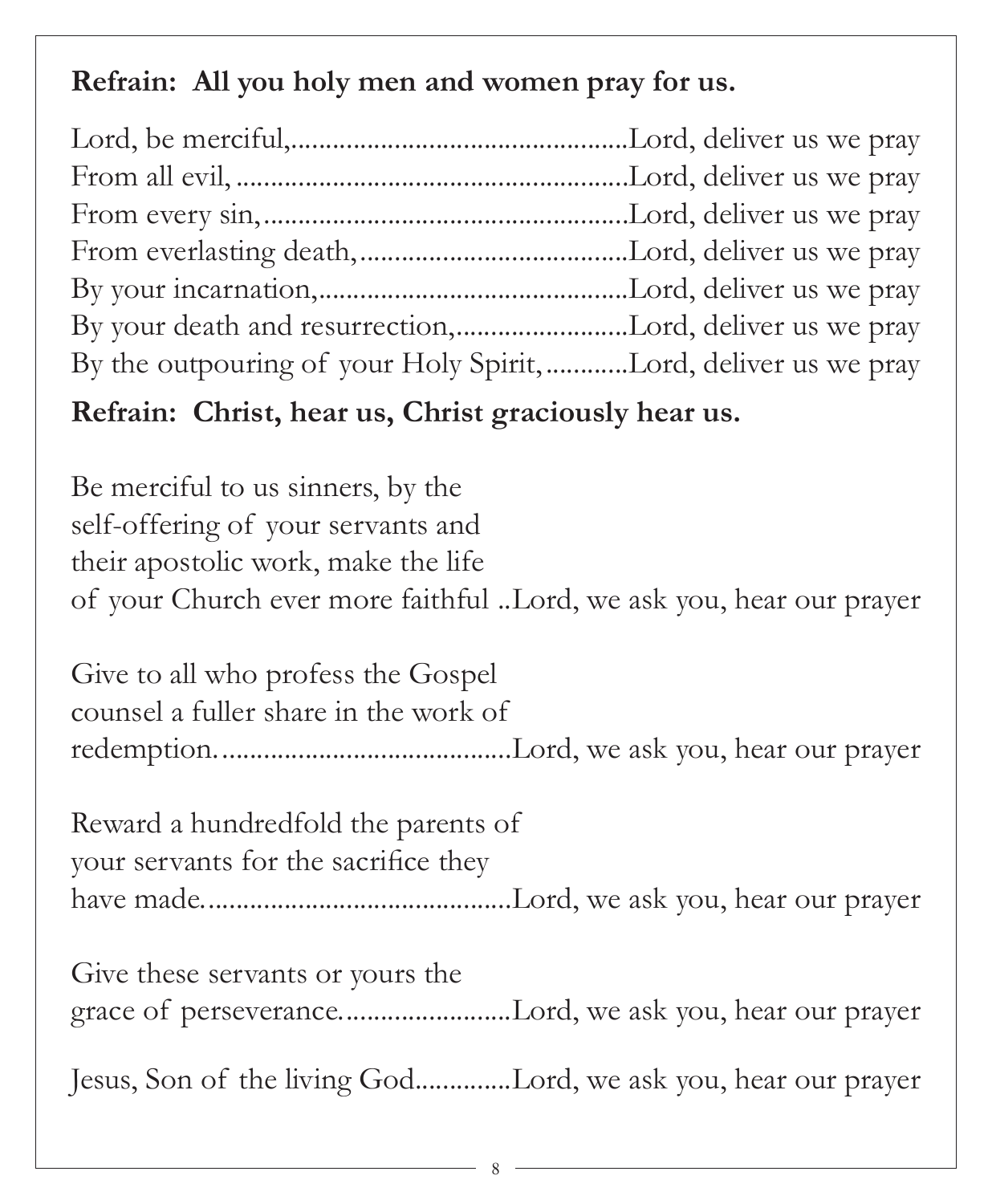**Presider**: Lord, grant the prayers of your people. Prepare the heart of Sr. Margaret Ann for consecration to your service. By the grace of the Holy Spirit, purify her from all sin and set her on fire with your love. We ask this through Christ our Lord.

## **All: Amen**

# PROFESSION

Drawn by the love of Jesus Christ, I, Sr. Margaret Ann Modro, vow to God almighty, chastity, poverty, and obedience forever according to the Constitutions of the Sisters of Divine Providence. Before you, Sr. Michele, and in the presence of all my sisters, I make this gift of myself to God and I promise to dedicate myself to the apostolic ministry of the Congregation. To fulfill this, I ask God's grace and blessing, the protection of Mary and the Intercession of Bishop Ketteler and Mother Marie.

# SIGNING OF THE DOCUMENTS OF PROFESSION

#### BLESSING & PRESENTATION OF THE RING OF PROFESSION

**Presider:** Provident God, bless this ring, a sign of everlasting love. We ask this in the name of Christ Jesus, our Beloved.

#### **All: Amen**

**Sister Michele**: Sister Margaret Ann receive this ring, for you are betrothed to our Provident God. Keep true faith with your Beloved, so that you may come to the wedding feast of eternal joy.

#### **Sr. Margaret Ann**: Amen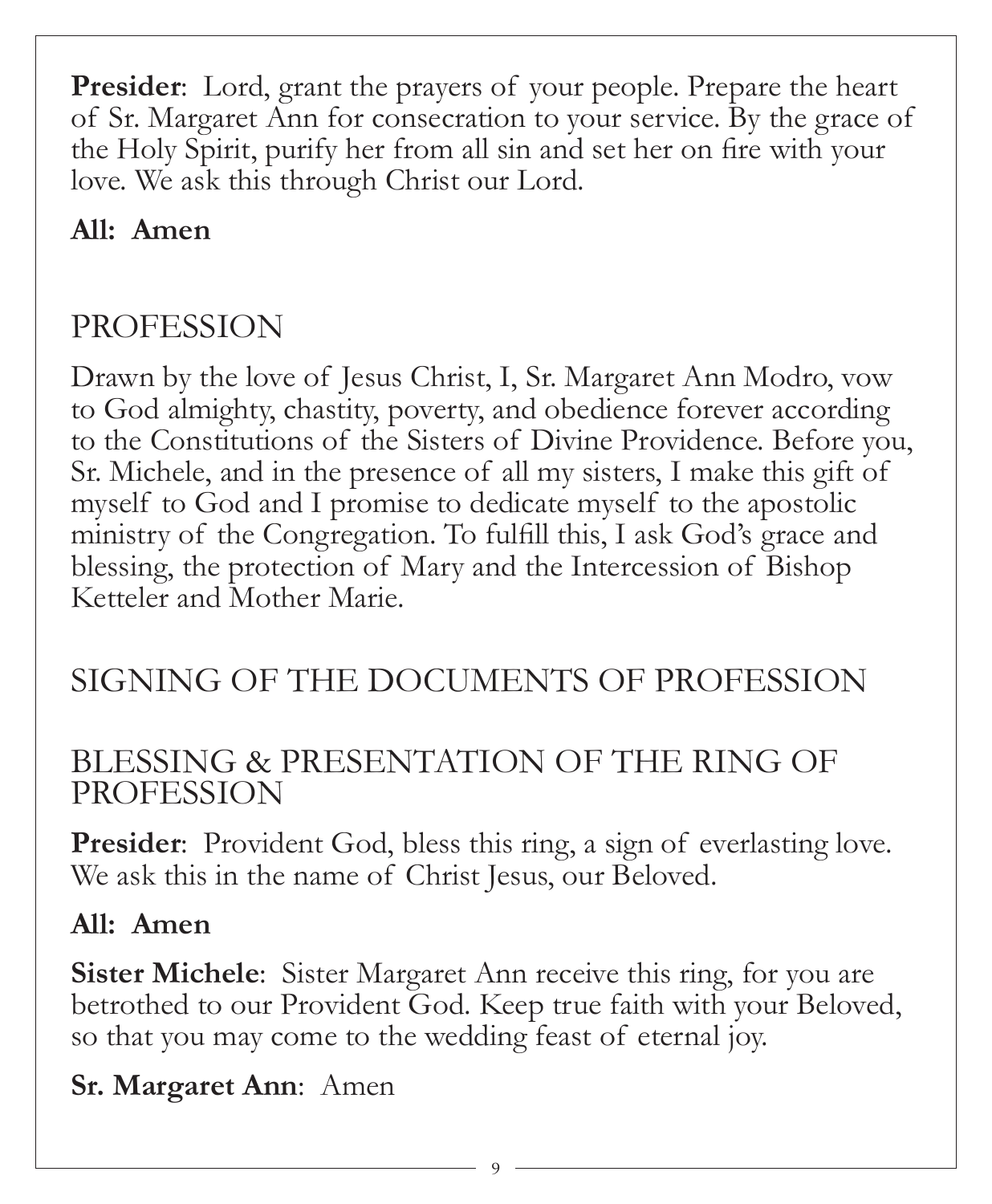*We Exalt Thy Providence*........................................ Sister Dolores Kohout

## STATEMENT OF ADMISSION & SIGN OF PEACE

**Sr. Michele**: We confirm that you are now one of us as a permanent member of this religious community, the Sisters of Divine Providence, sharing all things in common with us now and in the future. Be faithful to the ministry the Church has entrusts to you to be carried out in its name.

#### **Sr. Margaret Ann**: Amen

# ACCLAMATION OF THE CONGREGATION

# CONCLUDING RITE

**This prayer is an adaptation of a special blessing prayed by Bishop Emmanuel Von Ketteler when he missioned the founding Sisters of the Congregation. Father, in the words of Bishop Ketteler, invokes the blessing of God on Sr. Margaret Ann that she might be a faithful sign of God's Presence and Providence.**

**Presider:** May God bless your hands and the work of your hands, your prayers, your sacrifices, your self victories, your obedience. May our Provident God bless your service and your fulfilling of your obligations.

**All: Amen**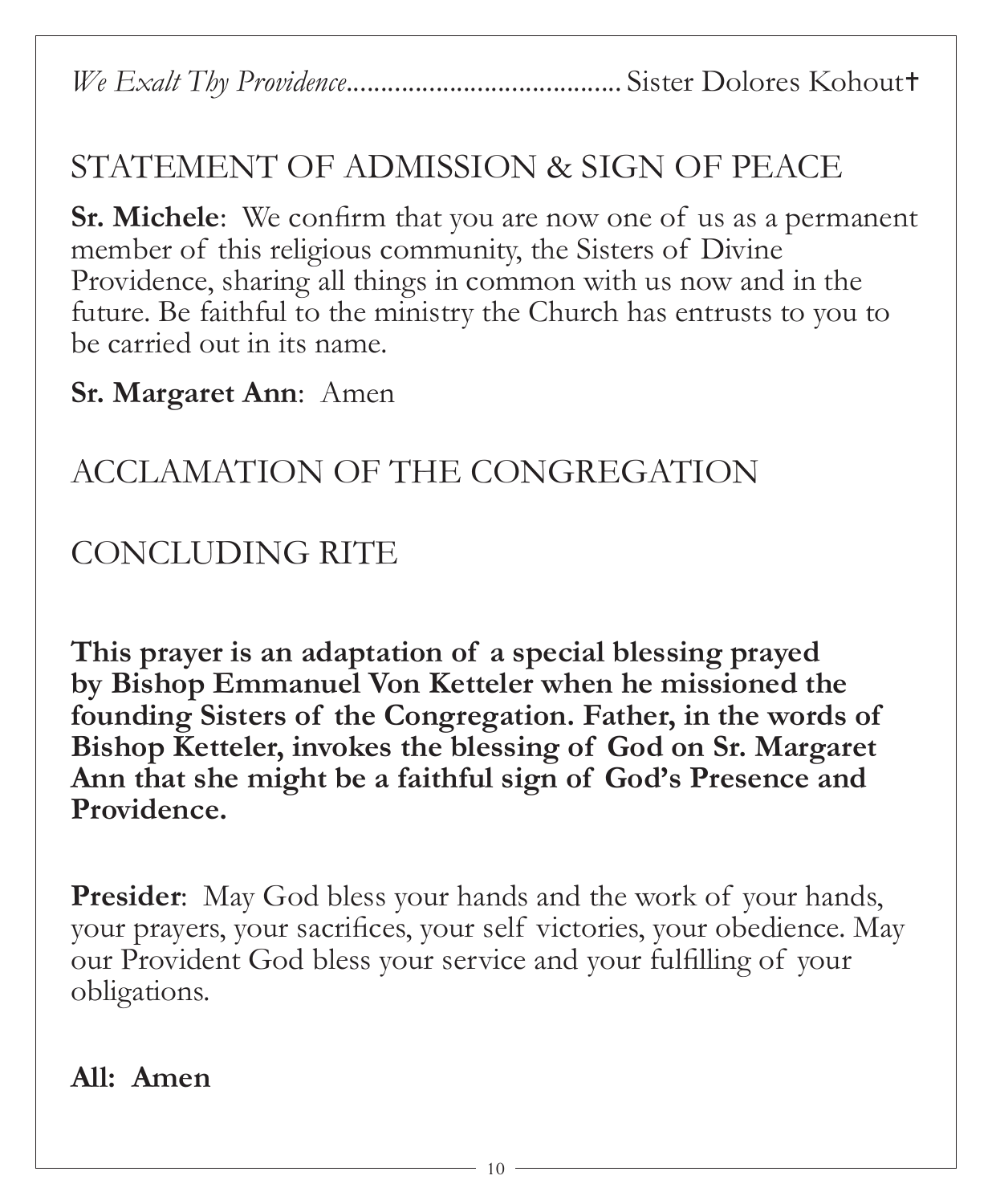**Presider**: May the God of faithfulness bless you again and again, for this moment, and for each hour of your whole life and particularly for your last hour. And I pray that God may support you with all consolation.

**All: Amen**